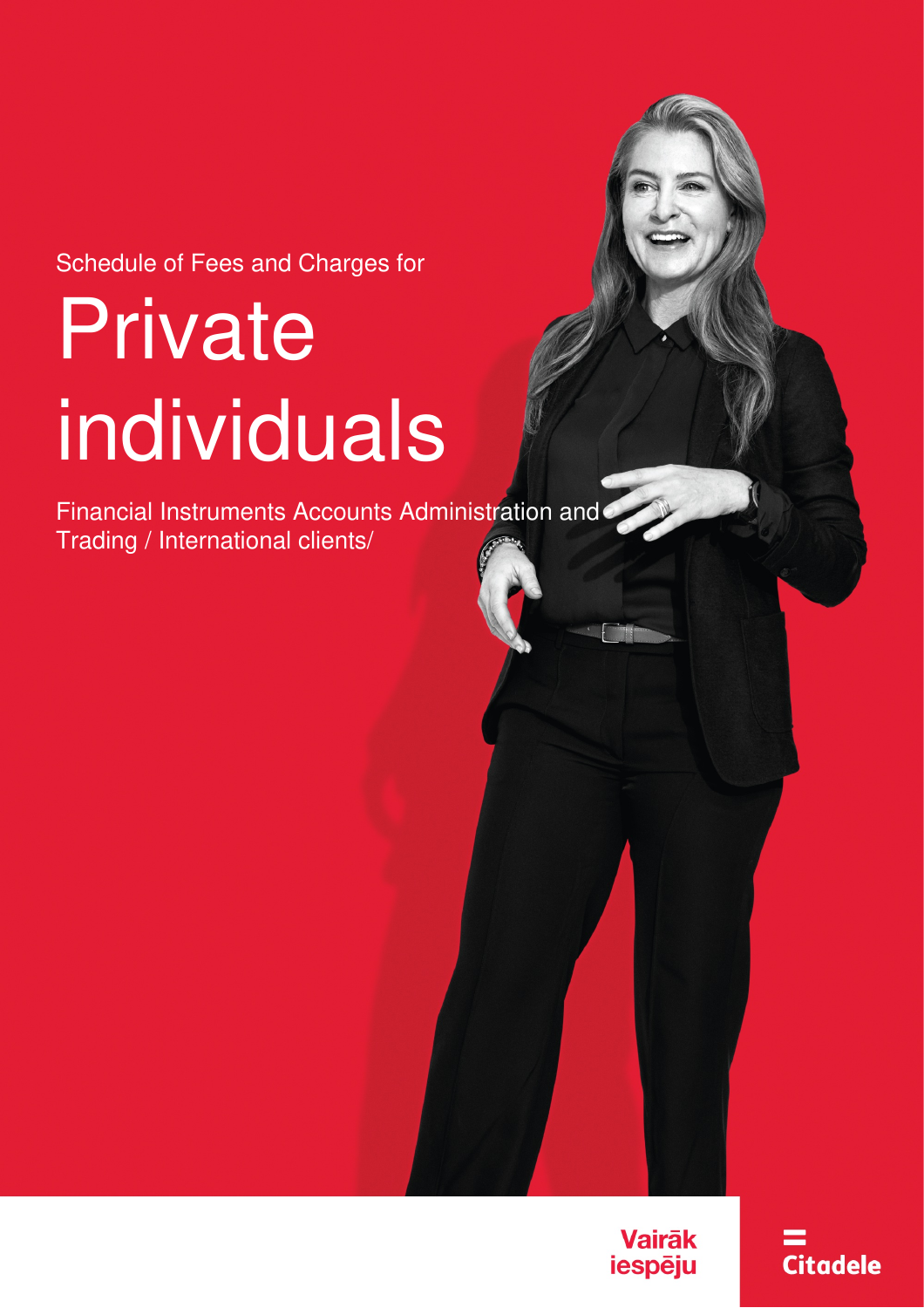## **Content**

[Financial instruments accounts administration](#page-2-0) [Trading](#page-2-1)